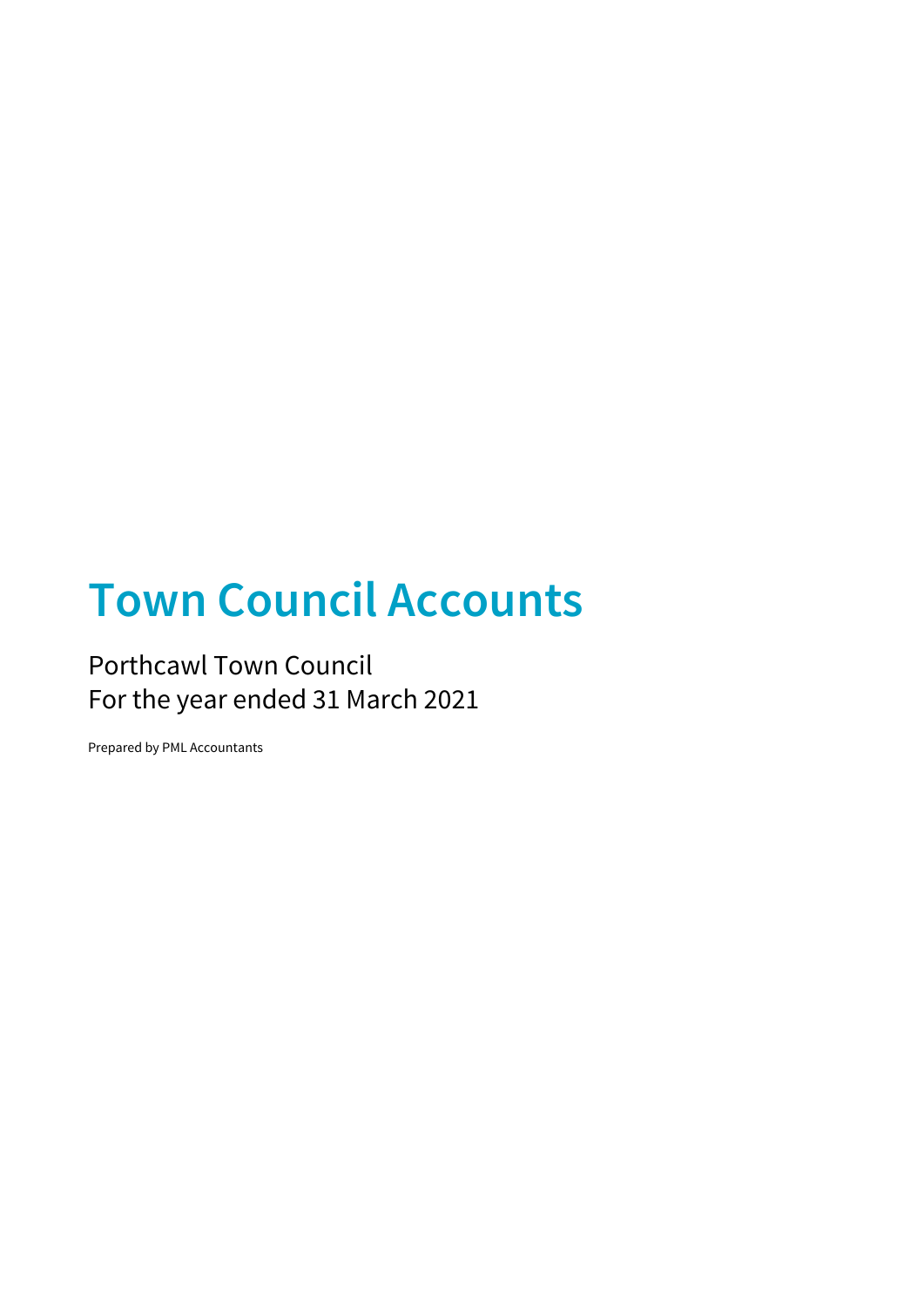### **Contents**

- Directory
- Client Approval
- Accountants' Report
- Income and Expenditure
- Balance Sheet
- Notes to the Financial Statements
- Notes to the financial statements cont
- Aged Payables Summary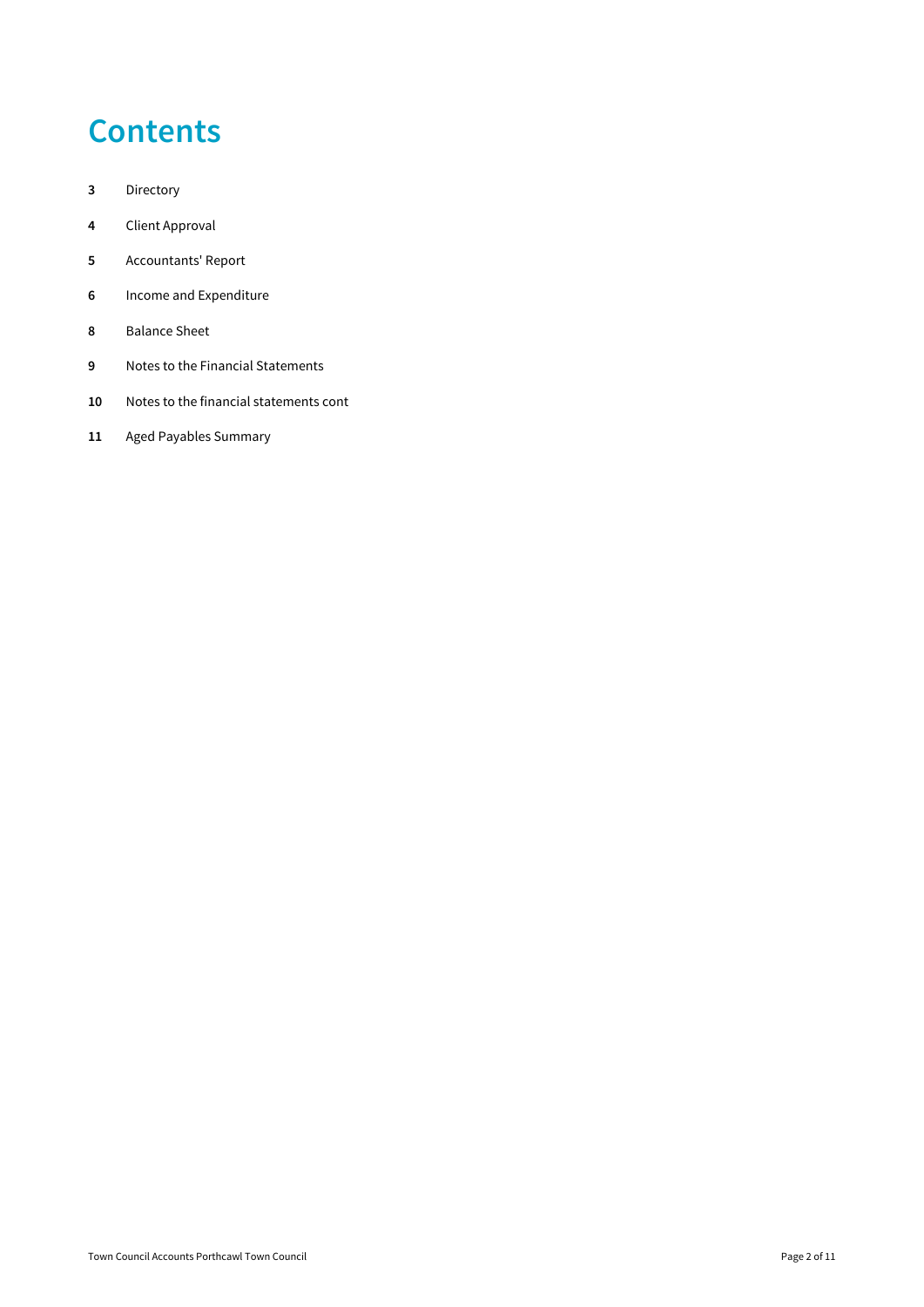# **Directory**

### **Porthcawl Town Council For the year ended 31 March 2021**

#### **Address**

16-18 Mary Street, PORTHCAWL, Mid Glamorgan, GBR, CF36 3YA

#### **Accountants**

PML Accountants 56A Station Road Port Talbot SA13 1LZ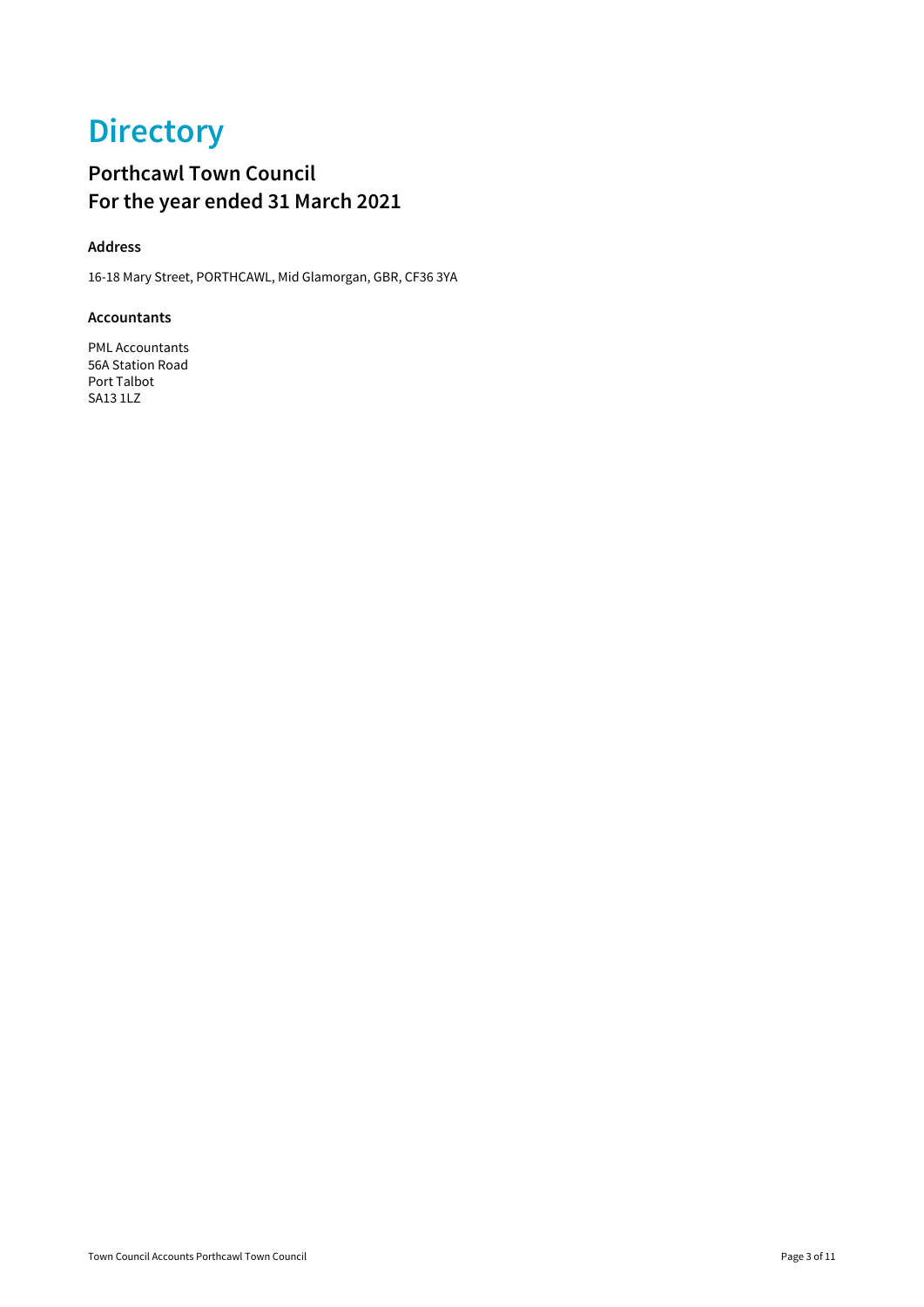### **Client Approval**

#### **Porthcawl Town Council For the year ended 31 March 2021**

In accordance with the engagement letter, I approve the financial information which comprises the Profit and Loss account, the Balance Sheet and the related notes. I acknowledge my responsibility for the financial information, including the appropriateness of the applicable financial reporting framework as set out in the notes, and for providing PML Accountants with all information and explanations necessary for their compilation.

................................................. Porthcawl Town Council

May 2021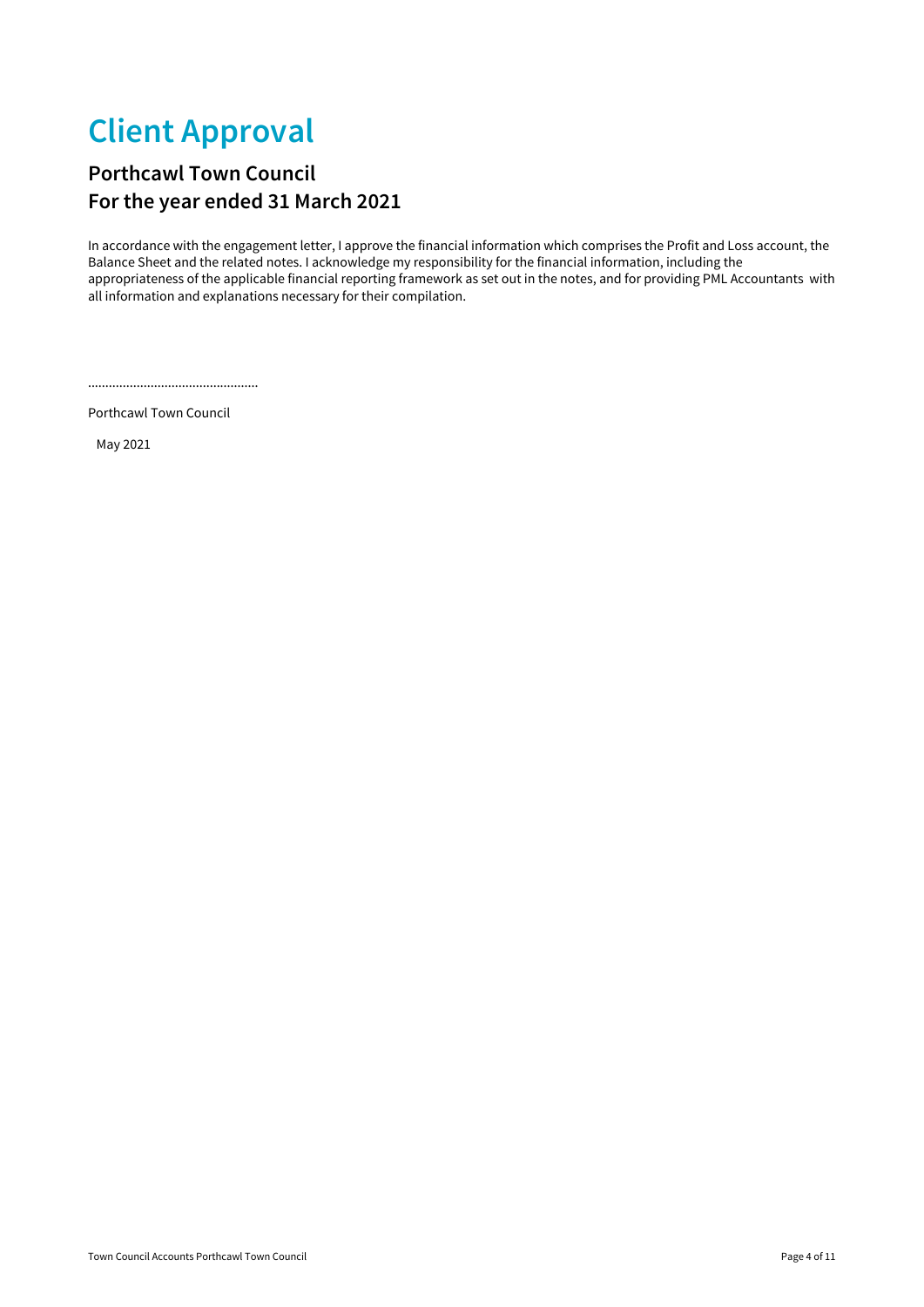### **Accountants' Report**

#### **Porthcawl Town Council For the year ended 31 March 2021**

In accordance with our terms of engagement, we have prepared for your approval the financial information of Porthcawl Town Council for the year ended 31 March 2021 from the entity's accounting records and from information and explanations you have given us.

As a practising member of the Chartered Association of Certified Accountants (ACCA), we are subject to its ethical and other professional requirements.

This report is made solely to you, in accordance with the terms of our engagement. Our work has been undertaken solely to prepare for your approval the financial information of Porthcawl Town Council and state those matters that we have agreed to state to you in this report. To the fullest extent permitted by law, we do not accept or assume responsibility to anyone other than you for our work or for this report.

You have approved the financial information for the year ended 31 March 2021 and have acknowledged your responsibility for it, for the appropriateness of the financial reporting framework adopted and for providing all information and explanations necessary for its compilation.

We have not verified the accuracy or completeness of the accounting records or information and explanations you have given to us and we do not, therefore, express any opinion on the financial accounts.

Signature.........................................

PML Accountants 56A Station Road Port Talbot SA13 1LZ

May 2021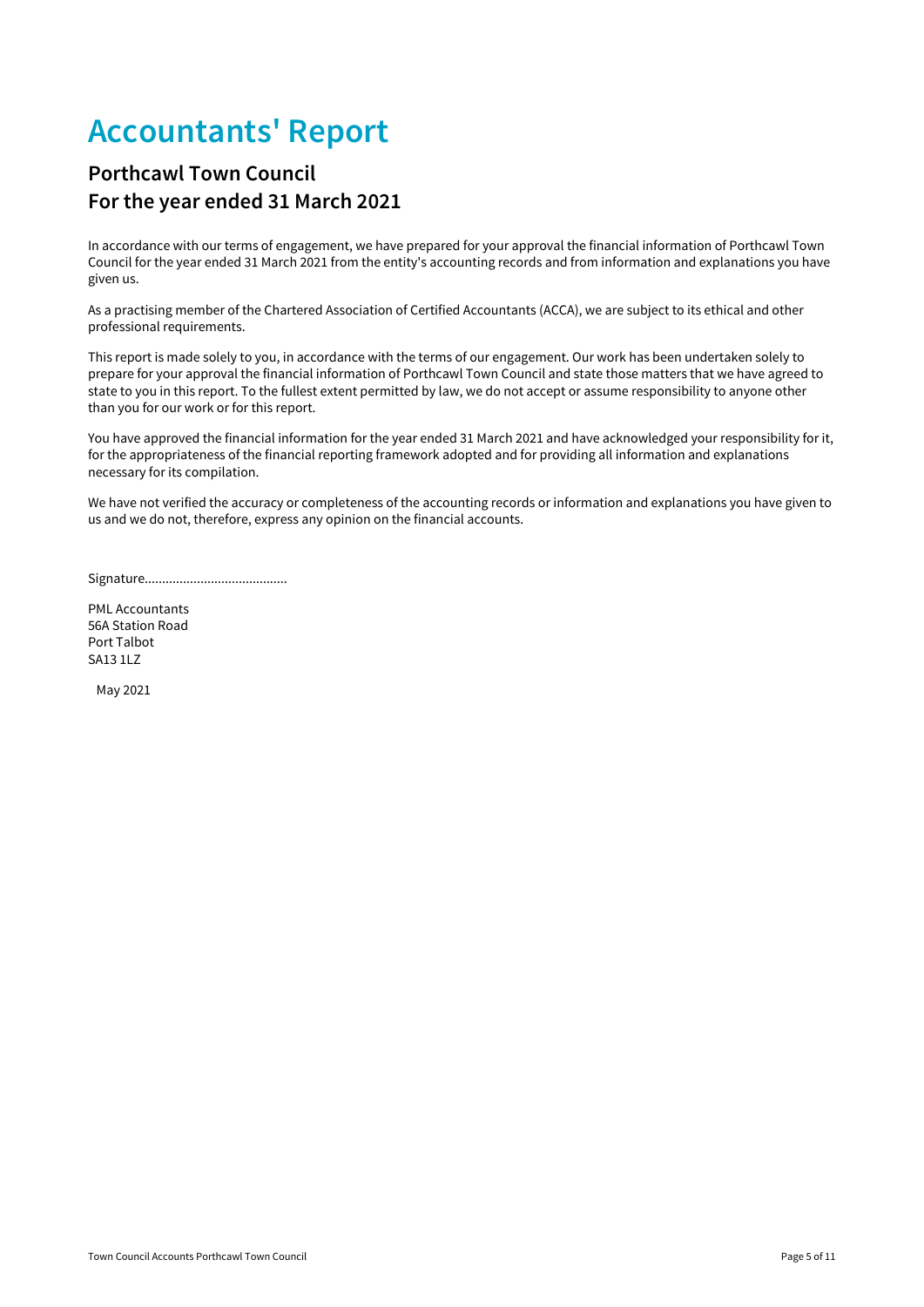# **Income and Expenditure**

### **Porthcawl Town Council For the year ended 31 March 2021**

|                                   | <b>NOTES</b><br>2021 | 2021 AGREED<br><b>BUDGET</b> | <b>APR 2020 EAR</b><br><b>MARKED</b><br><b>RESERVES</b> | REMAINING<br><b>BUDGET</b> | <b>NOTES</b><br>2020 |
|-----------------------------------|----------------------|------------------------------|---------------------------------------------------------|----------------------------|----------------------|
| Income                            |                      |                              |                                                         |                            |                      |
| <b>Allotment Rental</b>           | 4,099                |                              |                                                         | (4,099)                    | 262                  |
| Events                            |                      |                              |                                                         |                            | 6,938                |
| Grants/Donations                  |                      |                              |                                                         |                            | 335                  |
| Interest received on investments  |                      | 800                          |                                                         | 800                        | 8                    |
| Precept                           | 441,000              | 441,000                      |                                                         |                            | 417,200              |
| Sundry receipts                   | 15,930               | 15,000                       | $\blacksquare$                                          | (930)                      | 10,572               |
| Brought forward budget            |                      |                              | 279,954                                                 | 279,954                    |                      |
| <b>Total Income</b>               | 461,029              | 456,800                      | 279,954                                                 | 275,725                    | 435,316              |
| <b>Expenses</b>                   |                      |                              |                                                         |                            |                      |
| Corporate                         |                      |                              |                                                         |                            |                      |
| Reserves                          |                      | 30,000                       |                                                         | 30,000                     | 2,212                |
| General Admin                     | 119,393              | 102,200                      |                                                         | (17, 193)                  | 15,208               |
| Office accommodation              | 17,949               | 22,500                       | $\blacksquare$                                          | 4,551                      | 20,872               |
| Elections                         | 6,576                |                              |                                                         | (6, 576)                   |                      |
| Civic duties                      | 1,500                | 11,000                       |                                                         | 9,500                      | 221                  |
| <b>Total Corporate</b>            | 145,418              | 165,700                      |                                                         | 20,282                     | 38,513               |
| <b>Promoting Porthcawl</b>        |                      |                              |                                                         |                            |                      |
| Festivals & events sponsorship    | 9,346                | 23,000                       |                                                         | 13,654                     | 18,653               |
| Decorative lighting               | 16,369               | 25,000                       |                                                         | 8,631                      | 21,687               |
| Environmental - John Street       | 715                  | 5,000                        |                                                         | 4,285                      | 950                  |
| Play schemes                      |                      | 20,000                       | $\blacksquare$                                          | 20,000                     |                      |
| s.137/Grants - Rugby Club         | 10,000               |                              | 10,000                                                  |                            |                      |
| <b>Grand Pavillion</b>            | 10,000               |                              | $\blacksquare$                                          | (10,000)                   | 5,458                |
| s.137/Grants - COVID              | 16,696               | 20,000                       | $\blacksquare$                                          | 3,304                      | 68                   |
| Post Lockdown                     |                      | 10,000                       |                                                         | 10,000                     |                      |
| Allotments (includes water)       |                      |                              |                                                         |                            | 258                  |
| Benches                           | (2, 250)             |                              |                                                         | 2,250                      | 5,923                |
| <b>CCTV Maintenance</b>           |                      | 2,850                        | $\blacksquare$                                          | 2,850                      | 2,843                |
| Maintenance & equipment           |                      |                              |                                                         |                            | 16,482               |
| Miscellaneous cleanup             |                      |                              |                                                         |                            | 3,480                |
| Office equipment                  |                      |                              |                                                         |                            | 6,558                |
| Office maintenance                |                      |                              |                                                         |                            | 2,965                |
| Pavilion partnership              |                      | 5,000                        |                                                         | 5,000                      | 10,000               |
| Play park equipment & maintenance |                      | 20,000                       |                                                         | 20,000                     | 69                   |
| Premises insurance                |                      |                              | $\blacksquare$                                          |                            | 4,340                |
| Public realm maintenance          |                      |                              |                                                         |                            | 13,402               |
| Toilet Maintenance Contract       |                      |                              |                                                         |                            | 20,677               |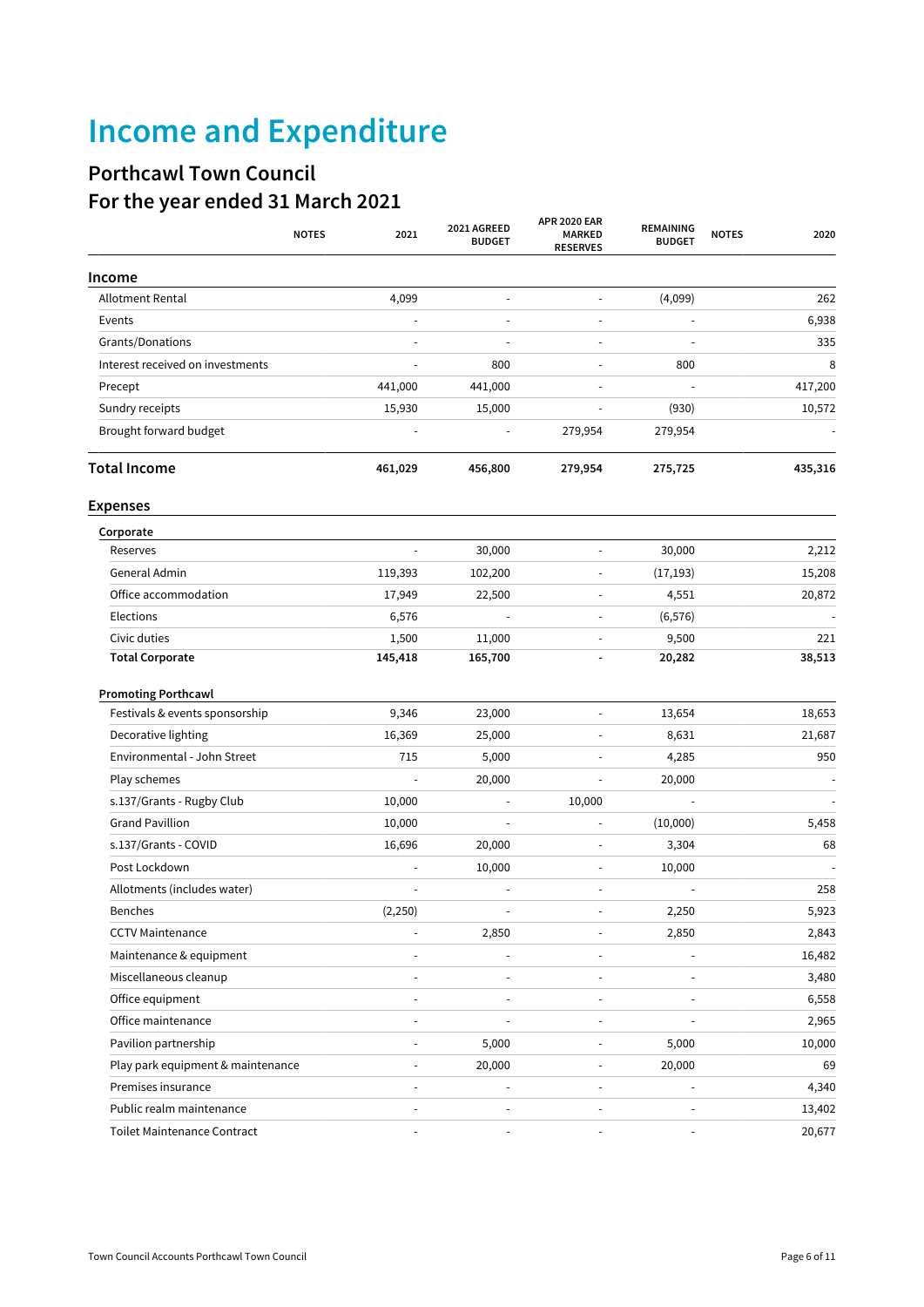| <b>NOTES</b>                                  | 2021    | 2021 AGREED<br><b>BUDGET</b> | <b>APR 2020 EAR</b><br><b>MARKED</b><br><b>RESERVES</b> | <b>REMAINING</b><br><b>BUDGET</b> | <b>NOTES</b><br>2020 |
|-----------------------------------------------|---------|------------------------------|---------------------------------------------------------|-----------------------------------|----------------------|
|                                               |         |                              |                                                         |                                   |                      |
| Utilities<br><b>Total Promoting Porthcawl</b> | 60,876  | 130,850                      | 10,000                                                  | 79,974                            | 181<br>133,992       |
|                                               |         |                              |                                                         |                                   |                      |
| Operations                                    |         |                              |                                                         |                                   |                      |
| John Street Toilets                           | 6,004   | 85,000                       | $\bar{\phantom{a}}$                                     | 78,996                            | 9,663                |
| Cleansing contract                            | 8,905   |                              | 20,000                                                  | 11,095                            | 3,571                |
| Demolition of Griffin Park Toilets            | 15,753  |                              | ÷,                                                      | (15, 753)                         |                      |
| New Griffin Park Toilets                      | 54,363  |                              | 80,000                                                  | 25,637                            |                      |
| <b>Grass Cutting</b>                          | 7,597   | 20,000                       |                                                         | 12,403                            | 860                  |
| Floral displays                               | 21      |                              |                                                         | (21)                              | 5,597                |
| <b>Town Maintenance</b>                       | 53,930  | 40,000                       | $\overline{a}$                                          | (13,930)                          | 20,891               |
| Subway refurbishment                          | 6,498   | 15,000                       |                                                         | 8,502                             |                      |
| Pavements                                     | 99,903  |                              | 90,000                                                  | (9,903)                           |                      |
| Road Safety Measures (NNR)                    | 1,795   |                              | 30,000                                                  | 28,205                            | 5,342                |
| Administrative salaries                       |         |                              |                                                         |                                   | 80,083               |
| Development & training (staff/members)        |         |                              |                                                         |                                   | 4,284                |
| <b>Total Operations</b>                       | 254,770 | 160,000                      | 220,000                                                 | 125,230                           | 130,290              |
| Community assistance/sponsorship              |         |                              | ÷,                                                      | $\blacksquare$                    | 12,522               |
| Annual subscriptions                          |         |                              | L,                                                      |                                   | 2,570                |
| Councillor allowances                         |         |                              |                                                         |                                   | 1,009                |
| Digital information system                    |         |                              |                                                         | L,                                | 30,000               |
| Jenkin Henry                                  |         |                              |                                                         |                                   | 293                  |
| Mayoral Allowances                            |         |                              |                                                         | $\overline{\phantom{a}}$          | 2,432                |
| Postage & petty cash                          |         |                              |                                                         | $\overline{\phantom{a}}$          | 600                  |
| Recreation support                            |         |                              |                                                         | $\overline{\phantom{a}}$          | 12,987               |
| s.137/Grants                                  |         |                              | $\overline{a}$                                          | $\blacksquare$                    | 17,468               |
| Signage                                       |         |                              |                                                         | $\blacksquare$                    | 3,750                |
| Stationery                                    |         |                              |                                                         |                                   | 760                  |
| Sundry expenses                               |         |                              | $\overline{a}$                                          | L,                                | 1,443                |
| Telephone & Fax                               |         |                              |                                                         |                                   | 2,358                |
| Town council vehicle                          |         |                              |                                                         |                                   | 19,189               |
| Website & internet connection                 |         |                              |                                                         | $\frac{1}{2}$                     | 1,920                |
| Welsh language provision                      |         |                              | $\overline{\phantom{a}}$                                |                                   | 10                   |
| <b>Total General Administration</b>           |         |                              | L.                                                      | $\overline{a}$                    | 109,309              |
| <b>Total Expenses</b>                         | 461,064 | 456,550                      | 230,000                                                 | 225,486                           | 412,105              |
| <b>Operating Surplus (Deficit)</b>            | (35)    | 250                          | 49,954                                                  | 50,239                            | 23,211               |
| <b>Net Surplus (Deficit)</b>                  | (35)    | 250                          | 49,954                                                  | 50,239                            | 23,211               |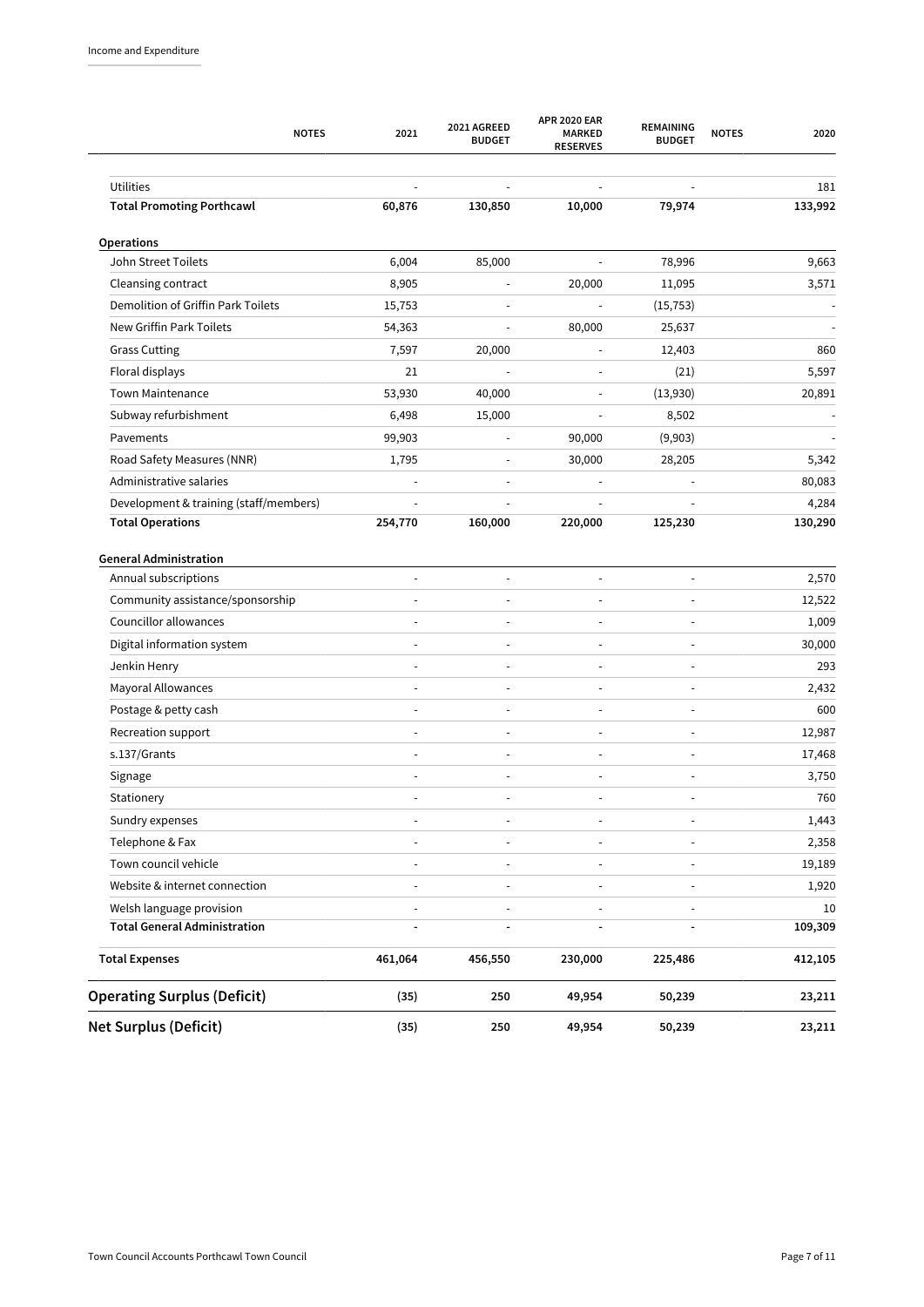# **Balance Sheet**

#### **Porthcawl Town Council As at 31 March 2021**

|                                                               | <b>NOTES</b> | 31 MAR 2021 | 31 MAR 2020 |
|---------------------------------------------------------------|--------------|-------------|-------------|
| <b>Current assets</b>                                         |              |             |             |
| <b>Debtors</b>                                                |              |             |             |
| <b>VAT</b>                                                    |              | 44,740      | 46,260      |
| Other debtors                                                 |              |             | 1,360       |
| <b>Total Debtors</b>                                          |              | 44,740      | 47,620      |
| Cash at bank and in hand                                      |              | 243,981     | 247,181     |
| <b>Total Current assets</b>                                   |              | 288,721     | 294,801     |
| Creditors: amounts falling due within one year                |              |             |             |
| Trade creditors                                               |              | 8,802       | 14,847      |
| Total Creditors: amounts falling due within one year          |              | 8,802       | 14,847      |
| Net current assets (liabilities)                              |              | 279,919     | 279,954     |
| Total assets less current liabilities                         |              | 279,919     | 279,954     |
| Creditors: amounts falling due after more than one year       |              |             |             |
| Other creditors                                               |              |             |             |
| Total Creditors: amounts falling due after more than one year |              |             |             |
| <b>Net Assets</b>                                             |              | 279,918     | 279,954     |
| Capital                                                       |              |             |             |
| Capital account                                               |              | 279,918     | 279,954     |
| <b>Total Capital</b>                                          |              | 279,918     | 279,954     |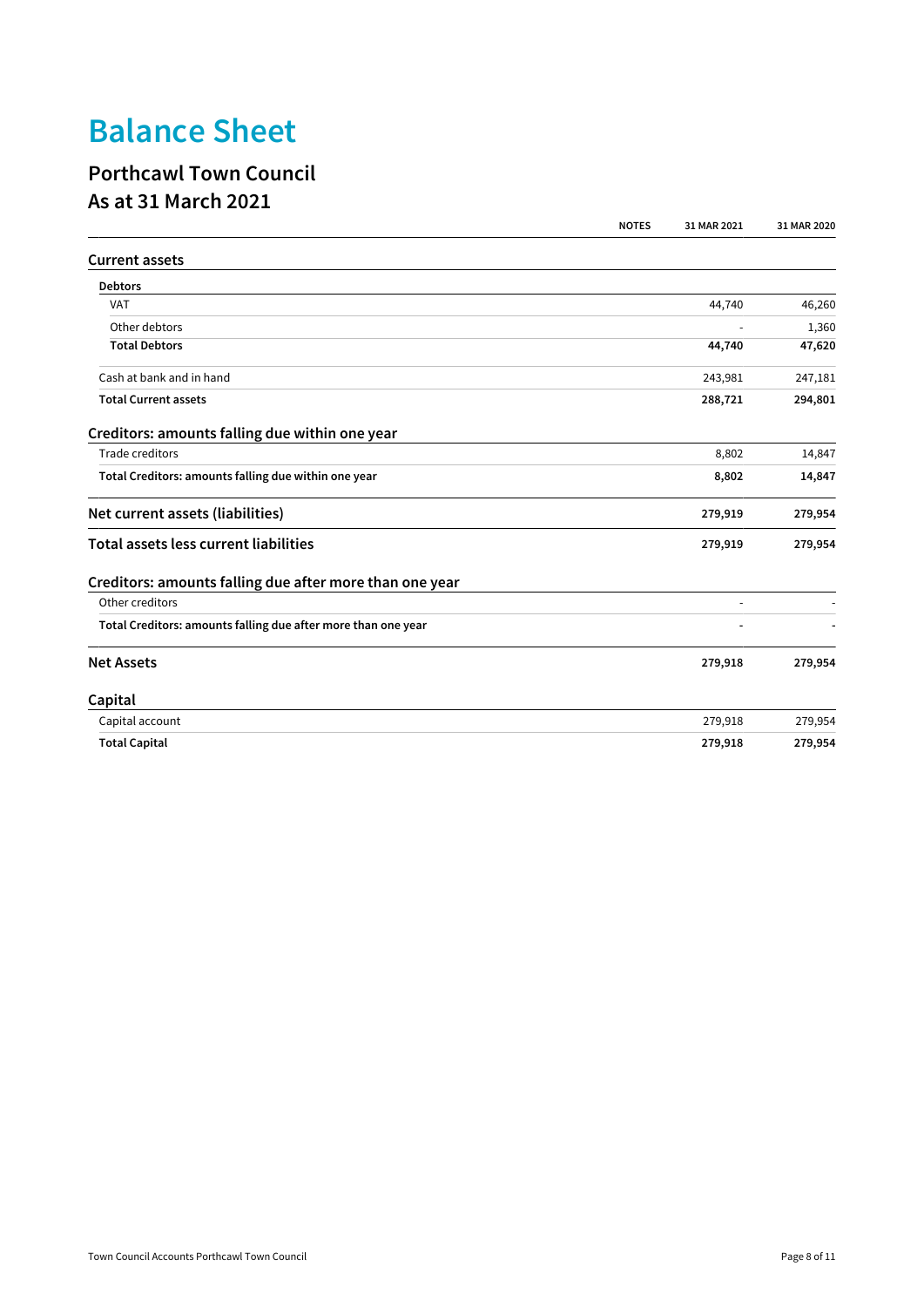### **Notes to the Financial Statements**

#### **Porthcawl Town Council For the year ended 31 March 2021**

#### **1. Accounting Policies**

#### Basis of preparing the financial statements

The financial statements have been compiled on an accruals basis which enables profits to be calculated in accordance with generally accepted accounting practice.

|                                         | 2021    | 2020    |
|-----------------------------------------|---------|---------|
| 2. Bank Balances - reconciled           |         |         |
| Natwest Current Account                 | 181,374 | 221,560 |
| Lloyds Current account                  | 62,606  | 25,621  |
| <b>Total Bank Balances - reconciled</b> | 243,981 | 247,181 |
|                                         | 2021    | 2020    |
| 3. Capital and reserves                 |         |         |
| Profit and loss account                 | 279,954 | 256,743 |
| <b>Current Year Earnings</b>            | (35)    | 23,211  |
| <b>Total Capital and reserves</b>       | 279,918 | 279,954 |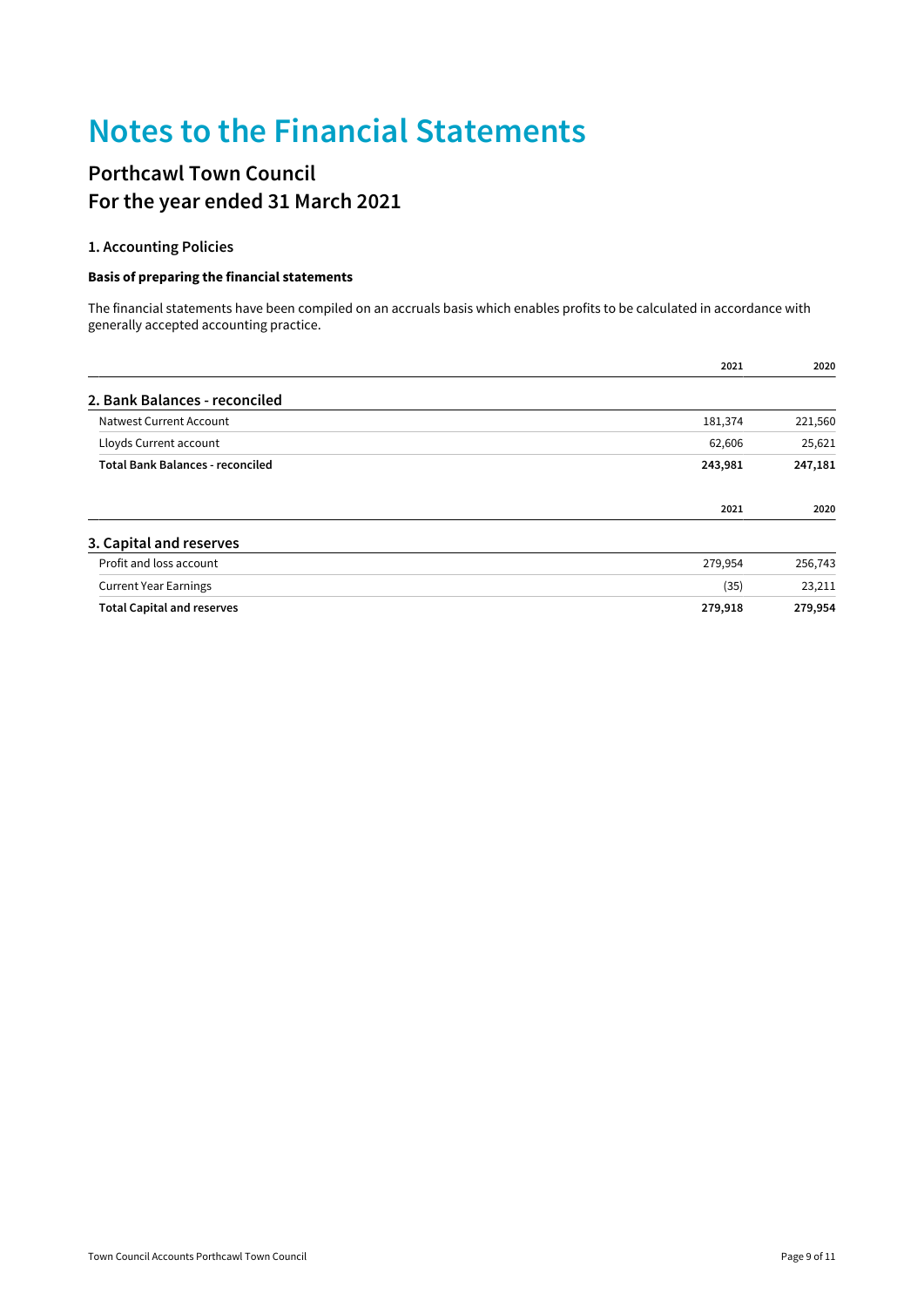### **Notes to the financial statements cont**

#### **Porthcawl Town Council For the year ended 31 March 2021**

|                                  | APR 2021                 | <b>APR 2020 EAR</b>              |
|----------------------------------|--------------------------|----------------------------------|
|                                  | <b>ALLOCATED</b>         | <b>MARKED</b><br><b>RESERVES</b> |
|                                  | <b>RESERVES</b>          |                                  |
| 4. Brought forward reserves      |                          |                                  |
| <b>Ear Marked Reserves</b>       |                          |                                  |
| <b>Griffin Park Toilets</b>      | 25,637                   | 80,000                           |
| Newton Nottage Road              | 28,205                   | 30,000                           |
| Pavements                        | $\overline{\phantom{a}}$ | 90,000                           |
| <b>Toilet Cleansing</b>          | 11,095                   | 20,000                           |
| Rugby Club Grant                 | $\overline{\phantom{a}}$ | 10,000                           |
| <b>Total Ear Marked Reserves</b> | 64,937                   | 230,000                          |
| <b>General reserves</b>          |                          |                                  |
| General reserves                 | 214,983                  | 49,954                           |
| Profit and loss account          | 279,920                  | 279,954                          |